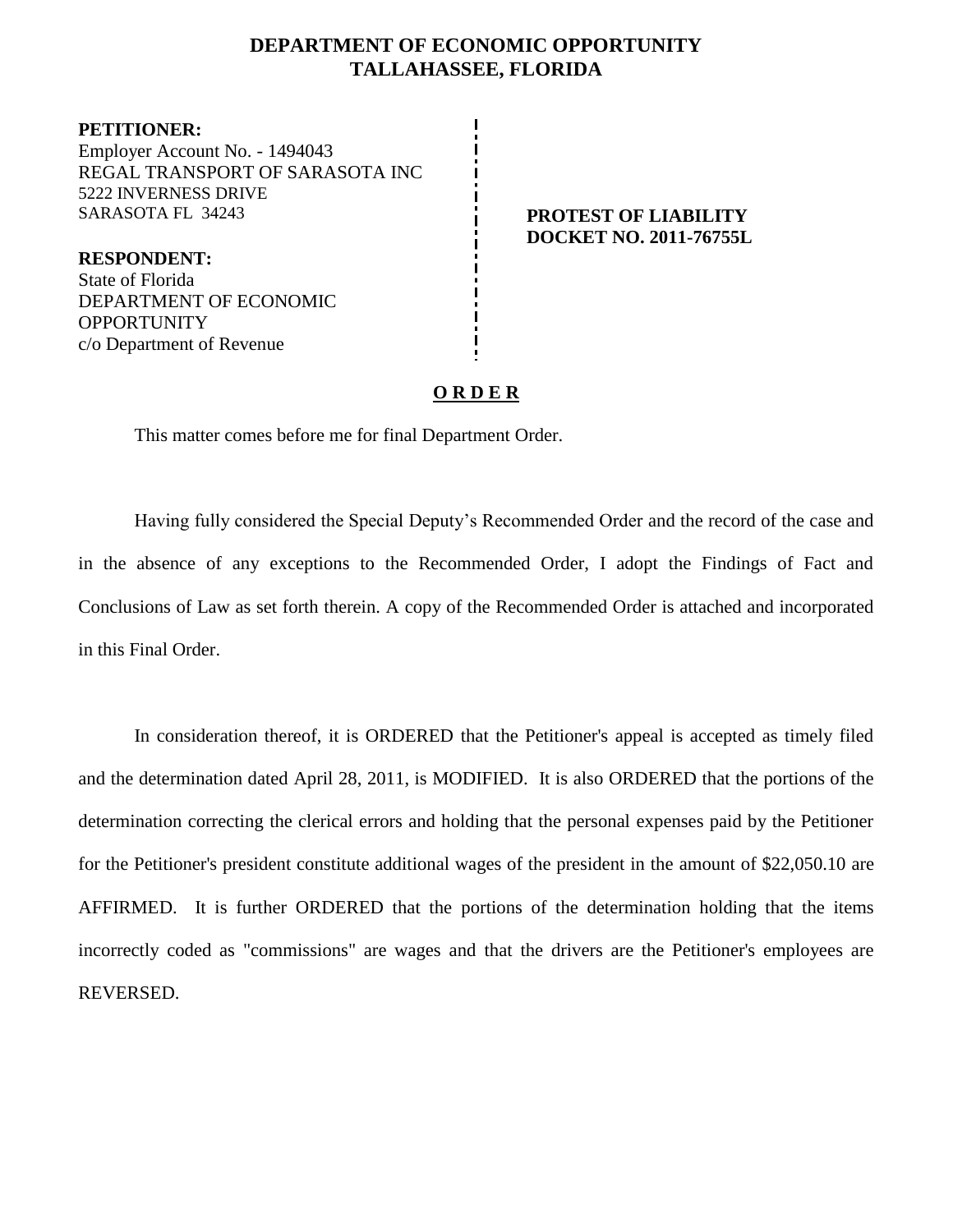

TOM CLENDENNING Director of Workforce Services DEPARTMENT OF ECONOMIC OPPORTUNITY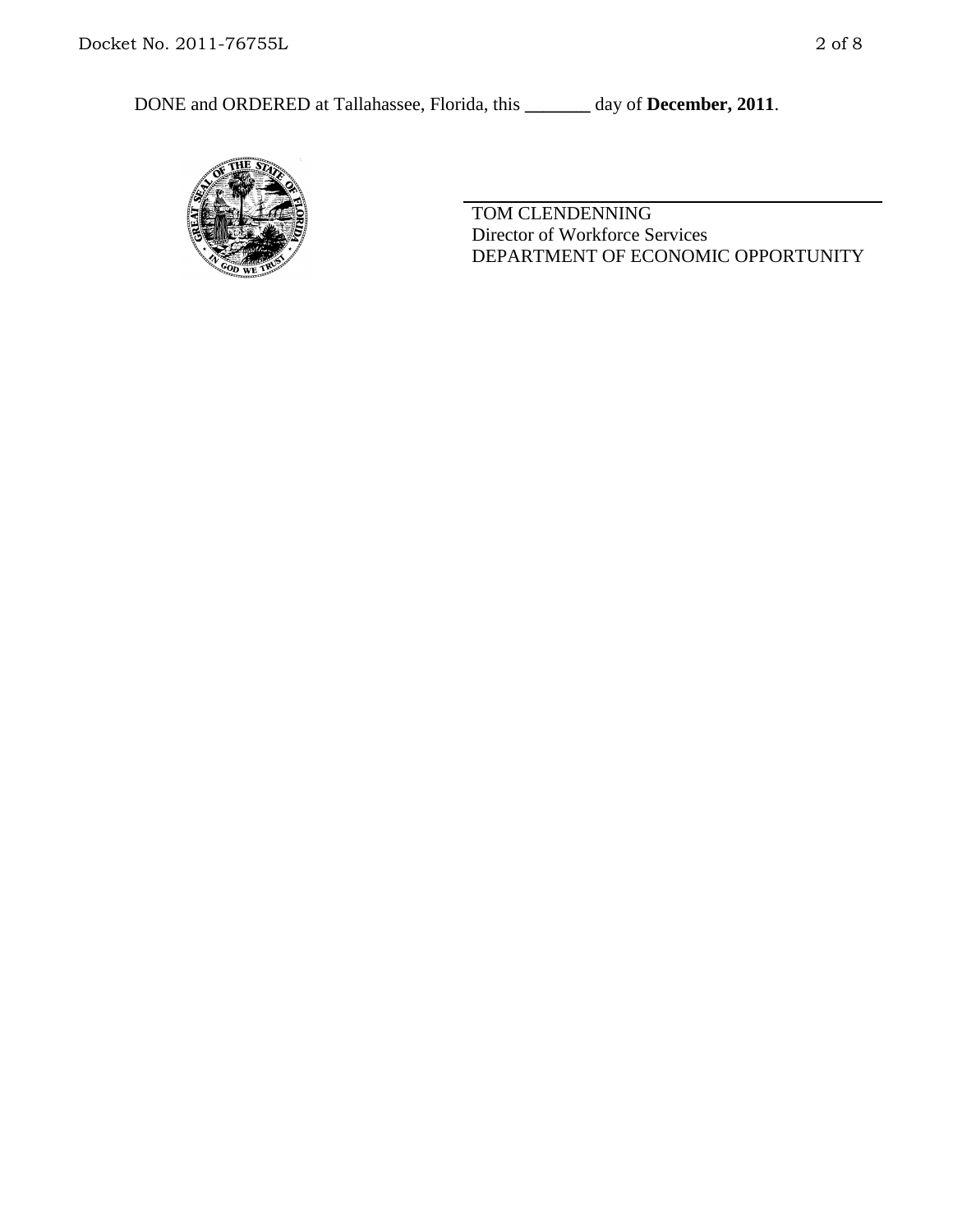### **THE DEPARTMENT OF ECONOMIC OPPORTUNITY Unemployment Compensation Appeals**

MSC 344 CALDWELL BUILDING 107 EAST MADISON STREET TALLAHASSEE FL 32399-4143

#### **PETITIONER:**

Employer Account No. - 1494043 REGAL TRANSPORT OF SARASOTA INC 5222 INVERNESS DRIVE SARASOTA FL 34243

> **PROTEST OF LIABILITY DOCKET NO. 2011-76755L**

**RESPONDENT:** State of Florida THE DEPARTMENT OF ECONOMIC **OPPORTUNITY** c/o Department of Revenue

## **RECOMMENDED ORDER OF SPECIAL DEPUTY**

TO: Deputy Director, Director, Unemployment Compensation Services THE DEPARTMENT OF ECONOMIC OPPORTUNITY

This matter comes before the undersigned Special Deputy pursuant to the Petitioner's protest of the Respondent's determination dated April 28, 2011.

After due notice to the parties, a telephone hearing was held on October 4, 2011. The Petitioner was represented by its attorney. The Petitioner's president testified as a witness. The president of Jowenaka Inc testified as a witness. The Respondent was represented by a Department of Revenue Senior Tax Specialist. A Tax Auditor testified as a witness.

The record of the case, including the recording of the hearing and any exhibits submitted in evidence, is herewith transmitted. Proposed Findings of Fact and Conclusions of Law were received from the Petitioner.

#### **Issue:**

Whether services performed for the Petitioner constitute insured employment, and if so, the effective date of the petitioners liability, pursuant to Sections 443.036(19), (21); 443.1216, Florida Statutes.

Whether the Petitioner filed a timely protest pursuant to Sections 443.131(3)(i); 443.141(2); 443.1312(2), Florida Statutes; Rule 60BB-2.035, Florida Administrative Code.

#### **Findings of Fact:**

1. The Petitioner is a corporation which was formed in approximately 1993 to operate a limousine and airport transportation business. Through the years the Petitioner eliminated the limousine portion of the business. Approximately 90% of the Petitioner's business involves transporting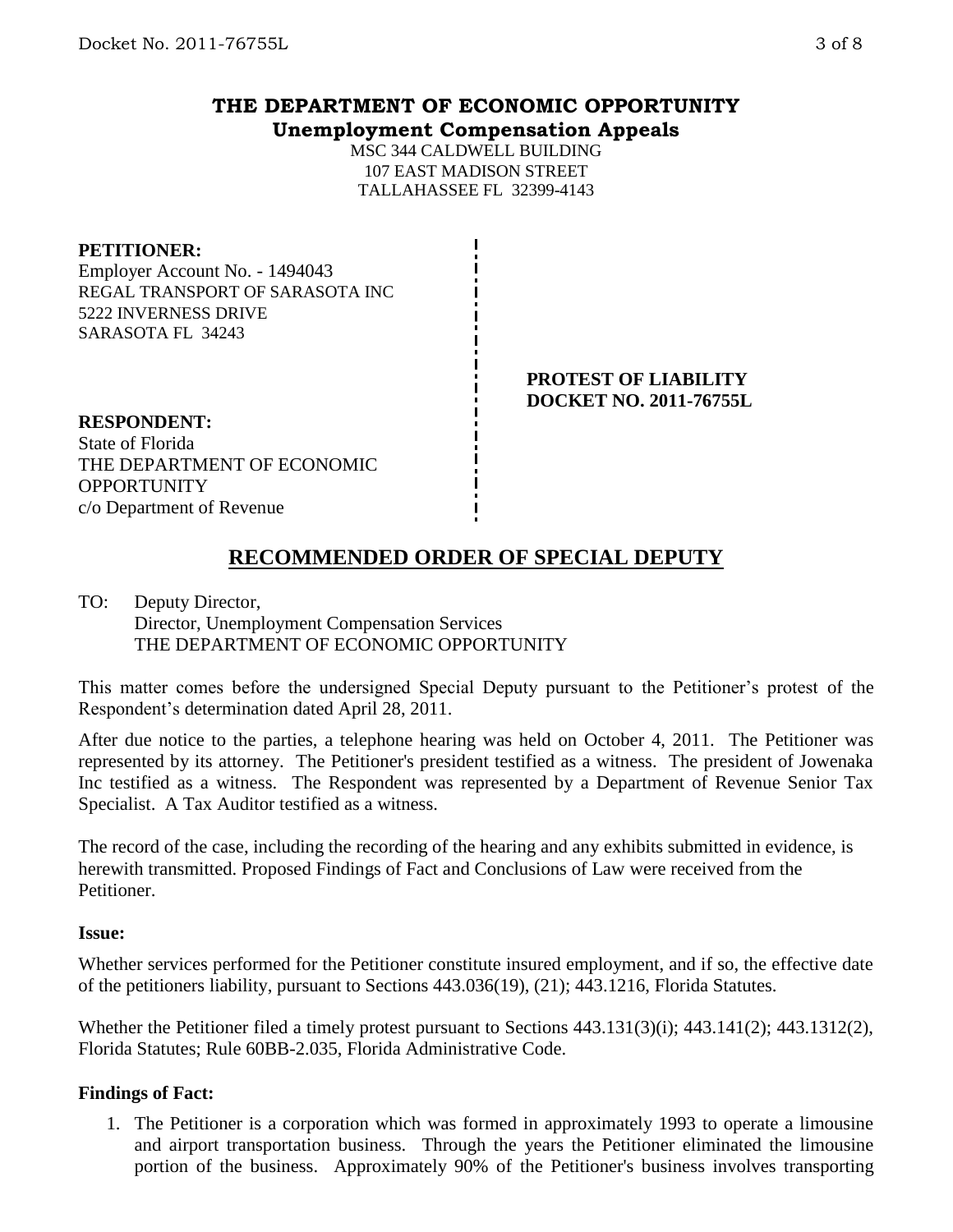passengers to and from Tampa International Airport. The business is operated from the home of the Petitioner's president. The Petitioner does not have a separate business location.

- 2. The Department of Revenue selected the Petitioner for an audit of the Petitioner's books and records to ensure compliance with the Florida Unemployment Compensation Law. The audit was performed for the 2008 tax year. The Petitioner's president performs the bookkeeping duties for the Petitioner. The audit was performed at the local Department of Revenue office located in Sarasota with the Petitioner's president present.
- 3. In 2008 the Petitioner's only acknowledged employee was the Petitioner's president. Although the president received a wage from the Petitioner the Tax Auditor discovered that the amount of wages paid to the president was different from the wages reported on the wage reports each quarter due to clerical errors. The Petitioner reported more wages than were actually paid during the first three quarters by \$289.24, \$279.54, and \$867.72 respectively, in the total amount of \$1,436.50. During the fourth quarter the Petitioner under reported the actual wages by \$1,436.50. The clerical errors did not result in a change to the total gross wages paid for the year. The total gross wages paid to the president for the year, as reported by the Petitioner, are \$12,833.26 of which \$7,000 are taxable wages for unemployment tax purposes.
- 4. The Tax Auditor discovered that in addition to the wages reported as paid to the president, the Petitioner paid some of the president's personal living expenses, including payments for a home equity line of credit and for a loan on a motorcycle, during each quarter of the year. The Tax Auditor added those payments as wages paid to the president during each quarter in the amounts of \$5,077.30, \$7,077.30, \$7,177.30, and \$2,718.20 respectively.
- 5. The Tax Auditor discovered two payments made to individuals which were coded in the bookkeeping system as commissions. The first payment was made during the third quarter in the amount of \$90 and the second payment was made during the fourth quarter in the amount of \$50. The Tax Auditor added those payments as wages paid to those individuals.
- 6. The two payments were coded by the president as commissions in error. The \$90 payment was to an individual who operates a pest control business, for pest control treatment of the Petitioner's home office. The \$50 payment was a donation to an individual for an American Cancer Society fund raising event.
- 7. During 2008 all of the drivers who operated the Petitioner's vehicles to transport the Petitioner's customers were classified by the Petitioner as independent contractors. At the end of 2008 the Petitioner issued a Form 1099-MISC to each driver reporting the payments as nonemployee compensation. The Petitioner paid ten drivers during 2008 and reported total payments to the drivers in the amount of \$164,458.55. The Tax Auditor discovered that the total amount paid to the ten drivers was \$170,522.55. The Tax Auditor reclassified the drivers from independent contractors to employees and used the amount of \$170,522.55 as additional gross wages.
- 8. The Petitioner owns all of the vehicles that are used to transport the passengers. The Petitioner is responsible for the repairs and maintenance, insurance, vehicle licenses, and business permits. The drivers are responsible for the fuel, tolls, and parking fees. The drivers are responsible for obtaining permits to operate in Hillsborough County and at the Tampa International Airport. Hillsborough County and Tampa International Airport conduct background checks on each of the drivers and provide some training concerning the government regulations for drivers. The Petitioner does not provide any training of any kind to the drivers.
- 9. In 2008 there were no written agreements or contracts between the Petitioner and the drivers. Either party was free to terminate the relationship at any time without incurring liability for breach of contract.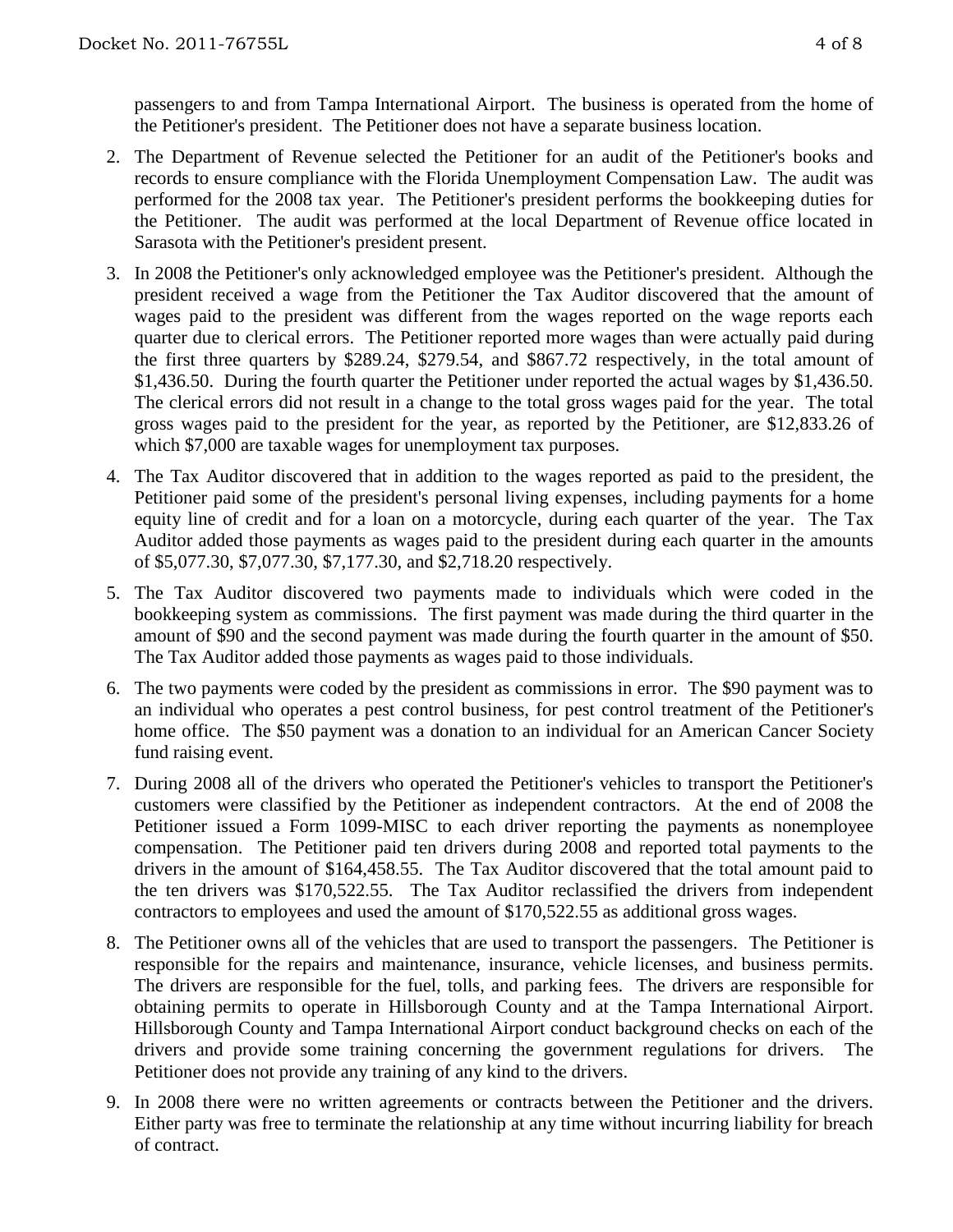- 10. The Petitioner determines the fee that is charged to the customer. That fee includes a 20% gratuity for the driver. After the Petitioner contracts to transport the customer the Petitioner's president contacts a driver and offers the work assignment to the driver. The president tells the driver the amount that the driver will be paid, which is based on a percentage of the fee plus the gratuity. The driver has the right to negotiate the fee with the Petitioner and has the right to refuse any work assignment without fear of retribution. The president tells the driver where and when to pick up the passenger which is based on the needs of the passenger. The president does not tell the driver what routes to drive. The Petitioner does not have a dress code and does not require the driver to wear a uniform. However, Hillsborough County and the airport require the drivers to dress in a certain manner and require that the vehicles must be kept clean. Hillsborough County and the airport may fine a driver if the driver does not dress in the specified manner or if the vehicle is not clean.
- 11. The drivers are allowed to work for other companies including competitors of the Petitioner. The drivers may also hire others to drive the vehicles for them, however, the Petitioner's president prefers that they drive the vehicles personally. The drivers may not use the Petitioner's vehicles for personal use. They are not permitted to transport passengers other than the Petitioner's passengers in the Petitioner's vehicles.
- 12. The drivers submit invoices to the Petitioner for the work which they perform. The Petitioner does not withhold any taxes from the pay of the drivers and does not provide any fringe benefits such as health insurance, paid holidays, or other paid time off.
- 13. The Petitioner rarely receives a complaint about a driver, however, there have been occasions when complaints were received about mechanical problems, such as the air conditioner not working properly. On some of those occasions the Petitioner has not charged the customer but has still paid the driver for the agreed upon amount for the work assignment.
- 14. An undated *Notice of Proposed Assessment* was mailed to the Petitioner by mail postmarked May 3, 2011. The *Notice of Proposed Assessment* notified the Petitioner that additional gross wages of \$192,712.65, additional taxable wages of \$46,595.50, and additional tax of \$46.14 had been added as a result of the audit.
- 15. The *Notice of Proposed Assessment* advises "Your protest must be filed with the Department within 20 days of the date of this notice." The Petitioner filed a written protest by letter faxed on May 23, 2011, and by mail postmarked May 23, 2011. The faxed copy of the protest letter was received by the Department of Revenue on May 23, 2011. The copy of the protest that was mailed was received by the Department of Revenue on May 31, 2011.

#### **Conclusions of Law:**

- 16. Section 443.141(2)(c), Florida Statutes, provides:
	- (c) *Appeals.*--The Agency for Workforce Innovation and the state agency providing unemployment tax collection services shall adopt rules prescribing the procedures for an employing unit determined to be an employer to file an appeal and be afforded an opportunity for a hearing on the determination. Pending a hearing, the employing unit must file reports and pay contributions in accordance with s. 443.131.
- 17. Rule 60BB-2.035(5)(a)1., Florida Administrative Code, provides: Determinations issued pursuant to Sections 443.1216, 443.131-.1312, F.S., will become final and binding unless application for review and protest is filed with the Department within 20 days from the mailing date of the determination. If not mailed, the determination will become final 20 days from the date the determination is delivered.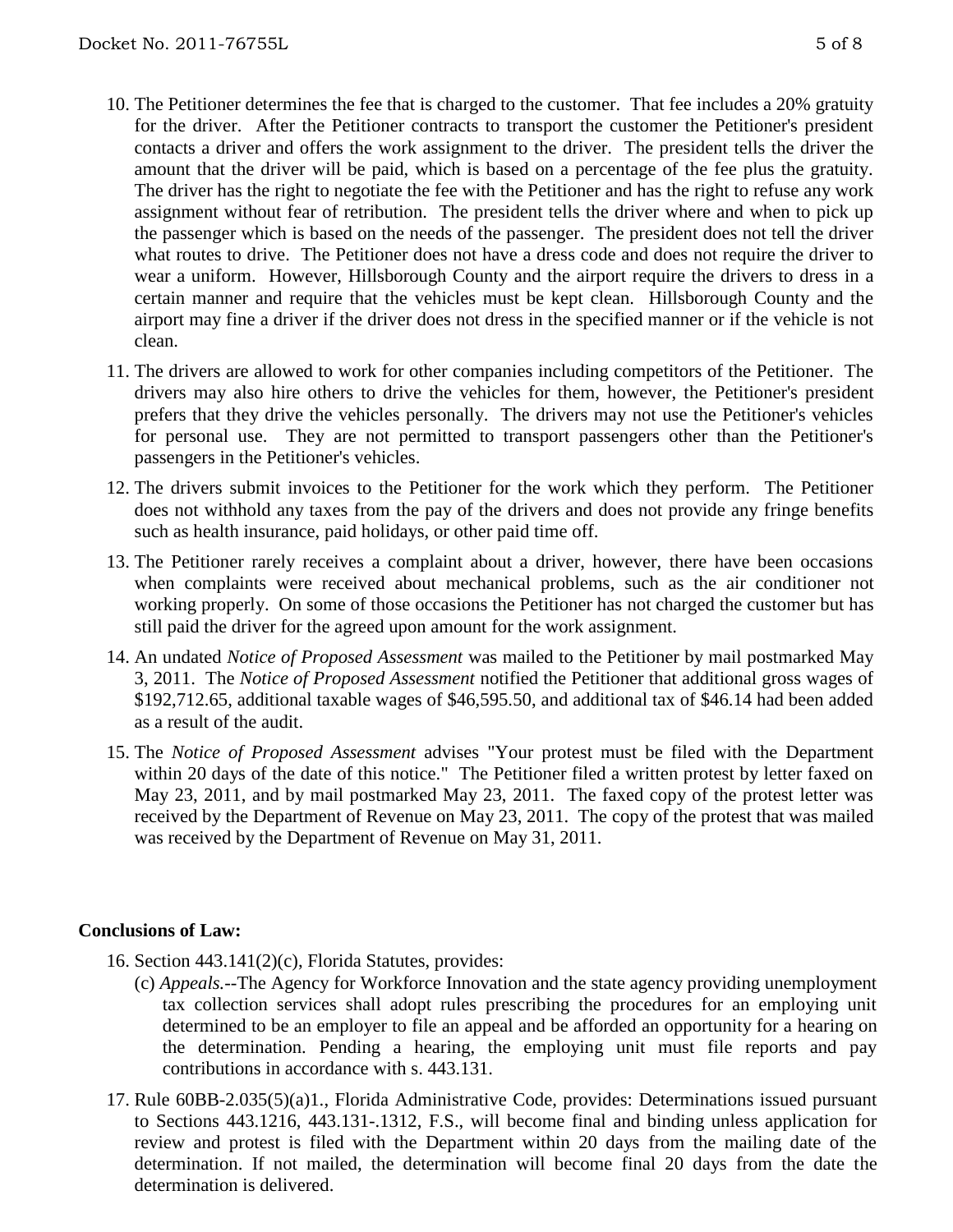- 18. The *Notice of Proposed Assessment* does not contain any date to show when it was mailed to the Petitioner. However, the Petitioner submitted into evidence the envelope in which the Notice was mailed bearing a postmark date of May 3, 2011. The last date to file a timely protest was May 23, 2011. Thus, the Petitioner's protest was timely filed.
- 19. Additional wages of \$170,522.55 were added as a result of the conclusion that the services performed by the drivers constitute insured employment. Whether services performed for the Petitioner constitute employment subject to the Florida Unemployment Compensation Law, is governed by Chapter 443, Florida Statutes. Section 443.1216(1)(a)2., Florida Statutes, provides that employment subject to the chapter includes service performed by individuals under the usual common law rules applicable in determining an employer-employee relationship.
- 20. The Supreme Court of the United States held that the term "usual common law rules" is to be used in a generic sense to mean the "standards developed by the courts through the years of adjudication." United States v. W.M. Webb, Inc., 397 U.S. 179 (1970).
- 21. The Supreme Court of Florida adopted and approved the tests in 1 Restatement of Law, Agency 2d Section 220 (1958), for use to determine if an employment relationship exists. See Cantor v. Cochran, 184 So.2d 173 (Fla. 1966); Miami Herald Publishing Co. v. Kendall, 88 So.2d 276 (Fla. 1956); Magarian v. Southern Fruit Distributors, 1 So.2d 858 (Fla. 1941); see also Kane Furniture Corp. v. R. Miranda, 506 So.2d 1061 (Fla. 2d DCA 1987). In Brayshaw v. Agency for Workforce Innovation, et al; 58 So.3d 301 (Fla. 1st DCA 2011) the court stated that the statute does not refer to other rules or factors for determining the employment relationship and, therefore, the Agency is limited to applying only Florida common law in determining the nature of an employment relationship.
- 22. Restatement of Law is a publication, prepared under the auspices of the American Law Institute, which explains the meaning of the law with regard to various court rulings. The Restatement sets forth a nonexclusive list of factors that are to be considered when judging whether a relationship is an employment relationship or an independent contractor relationship.
- 23. 1 Restatement of Law, Agency 2d Section 220 (1958) provides:
	- (1) A servant is a person employed to perform services for another and who, in the performance of the services, is subject to the other's control or right of control.
	- (2) The following matters of fact, among others, are to be considered:
		- (a) the extent of control which, by the agreement, the business may exercise over the details of the work;
		- (b) whether or not the one employed is engaged in a distinct occupation or business;
		- (c) the kind of occupation, with reference to whether, in the locality, the work is usually done under the direction of the employer or by a specialist without supervision;
		- (d) the skill required in the particular occupation;
		- (e) whether the employer or the worker supplies the instrumentalities, tools, and the place of work for the person doing the work;
		- (f) the length of time for which the person is employed;
		- (g) the method of payment, whether by the time or by the job;
		- (h) whether or not the work is a part of the regular business of the employer;
		- (i) whether or not the parties believe they are creating the relation of master and servant;
		- (j) whether the principal is or is not in business.
- 24. Comments in the Restatement explain that the word "servant" does not exclusively connote manual labor, and the word "employee" has largely replaced "servant" in statutes dealing with various aspects of the working relationship between two parties.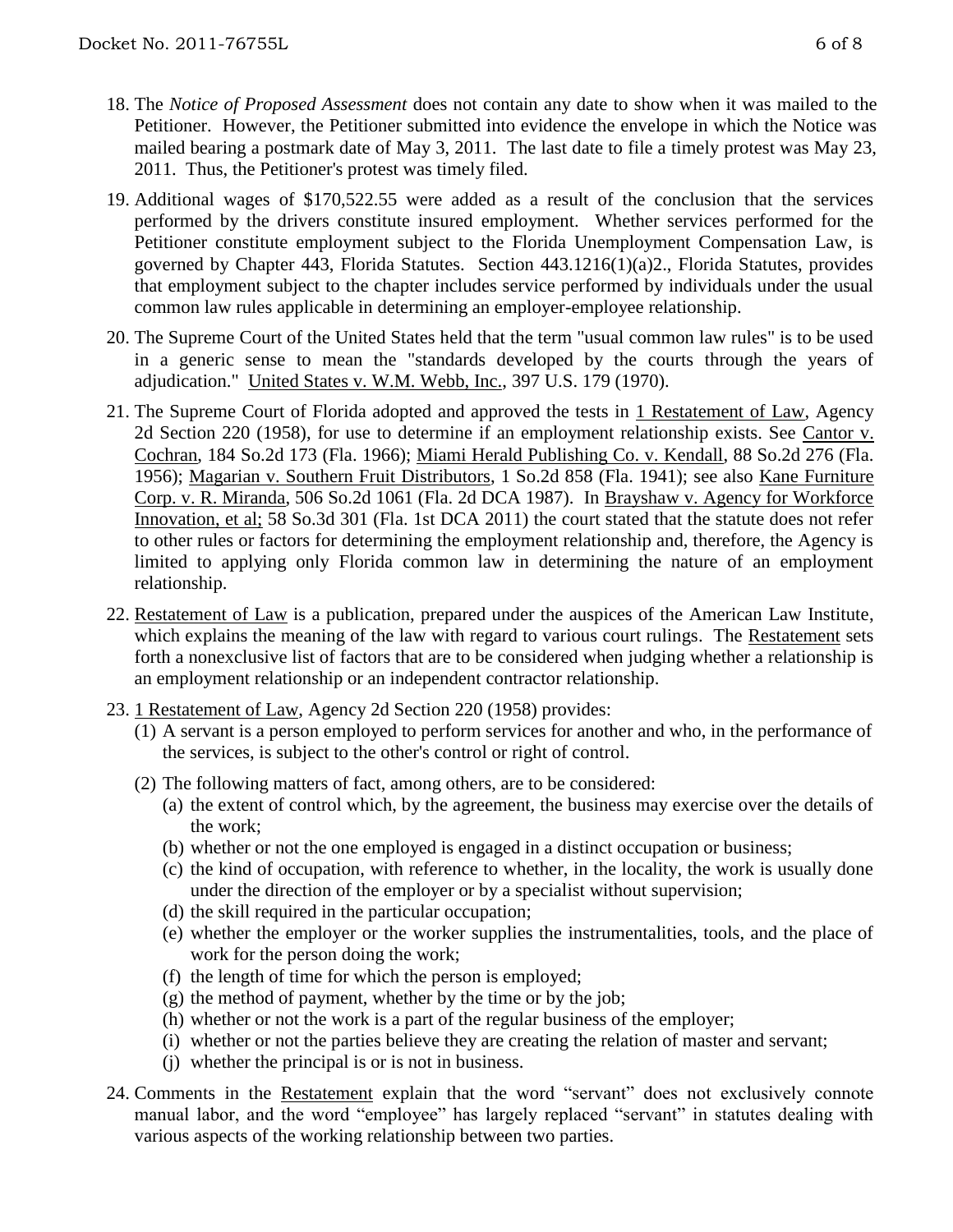- 25. In Department of Health and Rehabilitative Services v. Department of Labor & Employment Security, 472 So.2d 1284 (Fla.  $1<sup>st</sup>$  DCA 1985) the court confirmed that the factors listed in the Restatement are the proper factors to be considered in determining whether an employer-employee relationship exists. However, in citing La Grande v. B&L Services, Inc., 432 So.2d 1364, 1366 (Fla. 1st DCA 1983), the court acknowledged that the question of whether a person is properly classified an employee or an independent contractor often can not be answered by reference to
- 26. The evidence presented in this case does not reveal the existence of any agreement between the parties, either in writing or verbal. In Keith v. News & Sun Sentinel Co., 667 So.2d 167 (Fla. 1995) the Court held that in determining the status of a working relationship, the agreement between the parties should be examined if there is one. In providing guidance on how to proceed absent an express agreement the Court stated "In the event that there is no express agreement and the intent of the parties can not be otherwise determined, courts must resort to a fact specific analysis under the Restatement based on the actual practice of the parties."

"hard and fast" rules, but rather must be addressed on a case-by-case basis.

- 27. The "extent of control" referred to in Restatement Section  $220(2)(a)$ , has been recognized as the most important factor in determining whether a person is an independent contractor or an employee. Employees and independent contractors are both subject to some control by the person or entity hiring them. The extent of control exercised over the details of the work turns on whether the control is focused on the result to be obtained or extends to the means to be used. A control directed toward means is necessarily more extensive than a control directed towards results. Thus, the mere control of results points to an independent contractor relationship; the control of means points to an employment relationship. Harper ex rel. Daley v. Toler, 884 So.2d 1124 (Fla. 2nd DCA 2004).
- 28. Although some of the facts present in this case point to an employer-employee relationship, the evidence reveals that the Petitioner exercised little or no control over how the work was performed by the drivers. The drivers had the right to accept or decline work assignments without penalty. Although the drivers were bound by the needs of the customer concerning where and when to pick up the customer and the location of the customer's destination, the drivers were free to determine how to perform the services. The Petitioner did not provide any training or supervision and did not designate the route to be driven. Although some training and direction was provided to the drivers concerning how the work was required to be performed, that training and direction was the result of governmental agencies and not a requirement of the Petitioner. Regulation imposed by governmental authorities does not evidence control by the employer for the purpose of determining if the worker is an employee or an independent contractor. NLRB v. Associated Diamond Cabs, Inc., 702 F.2d 912, 922 (11th Cir. 1983); Global Home Care, Inc. v. D.O.L. & E.S., 521 So. 2d 220 (Fla. 2d DCA 1988).
- 29. It is concluded that the services performed for the Petitioner by the drivers do not constitute insured employment.
- 30. The Tax Auditor discovered two payments coded as commissions in the total amount of \$140 and concluded that the commissions were wages. The Tax Auditor was correct in the conclusion that commissions are wages, however, in actuality the commissions were valid business expenses that were miscoded by the president. Thus, the \$140 was not wages.
- 31. The Tax Auditor discovered that the Petitioner failed to correctly report the president's wages during the quarters that they were paid. Section 443.131(1), Florida Statutes, provides that contributions accrue and are payable by each employer for each calendar quarter he or she is subject to this chapter for wages paid during each calendar quarter for employment. Thus, the Tax Auditor correctly assigned the wages to the quarter in which the wages were paid. However, the